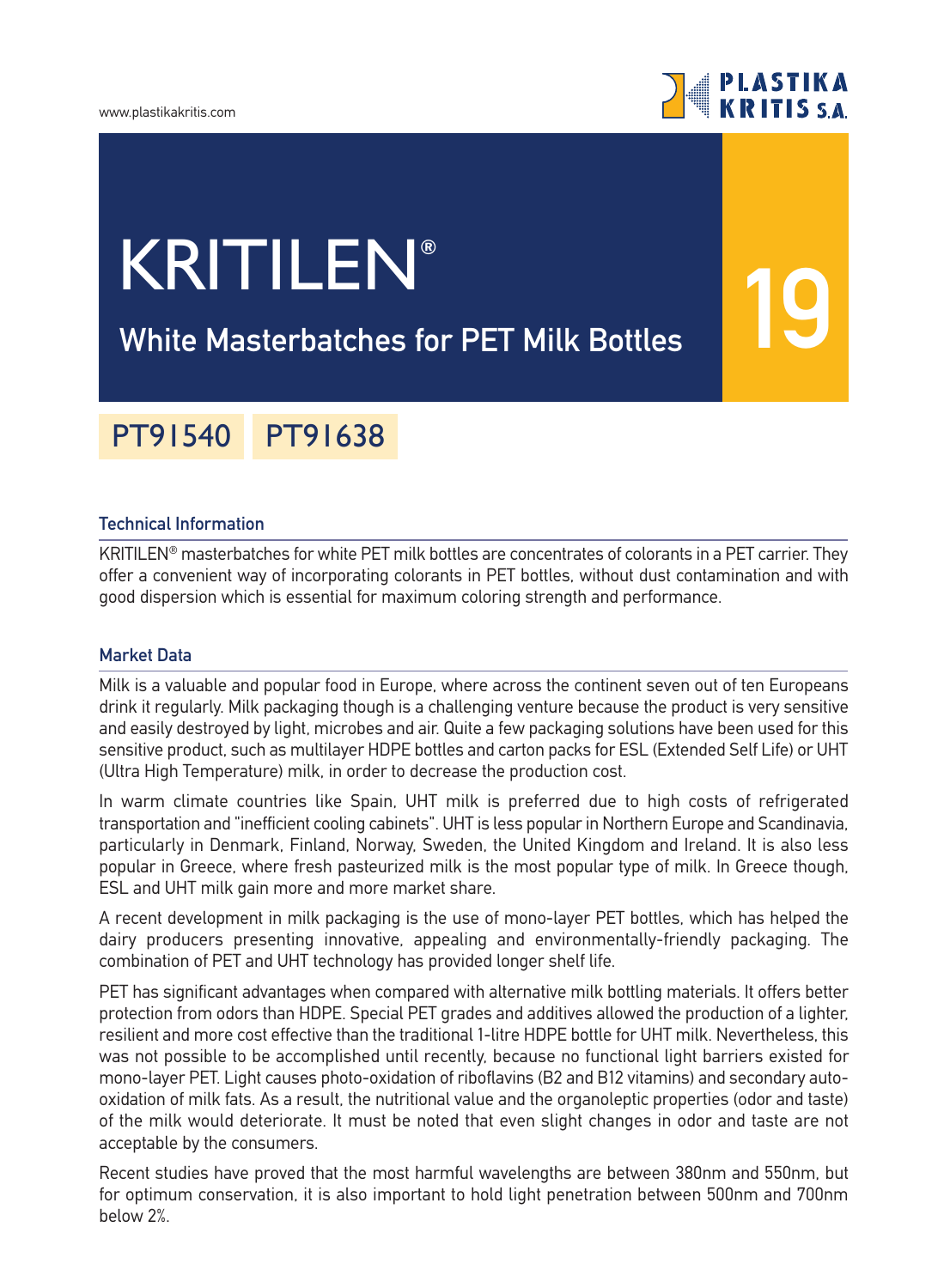

#### **Products**

Plastika Kritis offers a special product line for the coloration of PET white milk bottles, consisting of the following masterbatches:

**a) KRITILEN® OFF-WHITE PT91540:** This masterbatch provides the necessary light barrier according to the requirements mentioned above, for UHT mono-layer milk bottles at an addition rate of 7%-8% (see Graph 1 below). These addition rates assure that the light transmittance at 550nm is below 2% therefore riboflavins and milk fats are protected. KRITILEN® OFF-WHITE PT91540 is also recommended to be used for ESL PET milk bottles at an addition rate of 3%-4%.

With KRITILEN<sup>®</sup> OFF-WHITE PT91540, finest aesthetics and the optimum mechanical strength of PET, along with processing efficiency in preform and bottle production, are now a trouble-free combination.

**b) KRITILEN® OFF-WHITE PT91638:** It is a masterbatch that can be used for both UHT (at addition rates 9%-10%) and ESP (at addition rates 5%-6%) PET milk bottles. It imparts a slightly different undertone than KRITILEN PT91540 to milk bottles.

Due to their special design, these KRITILEN® masterbatches perform much better when used for the coloration of white PET bottle versus a typical 70% TiO2 masterbatch based on a PET carrier (see Graphs 1, 2 and 3 below), at the same addition rate.

All above products comply to EU Resolution AP(89)1 and Directive 94/62/EC.



Graph 1: Transmittance curves at 550nm at wall thickness of 300mic - Comparison of PET based KRITILEN® masterbatches versus a 70% TiO2 PET based masterbatch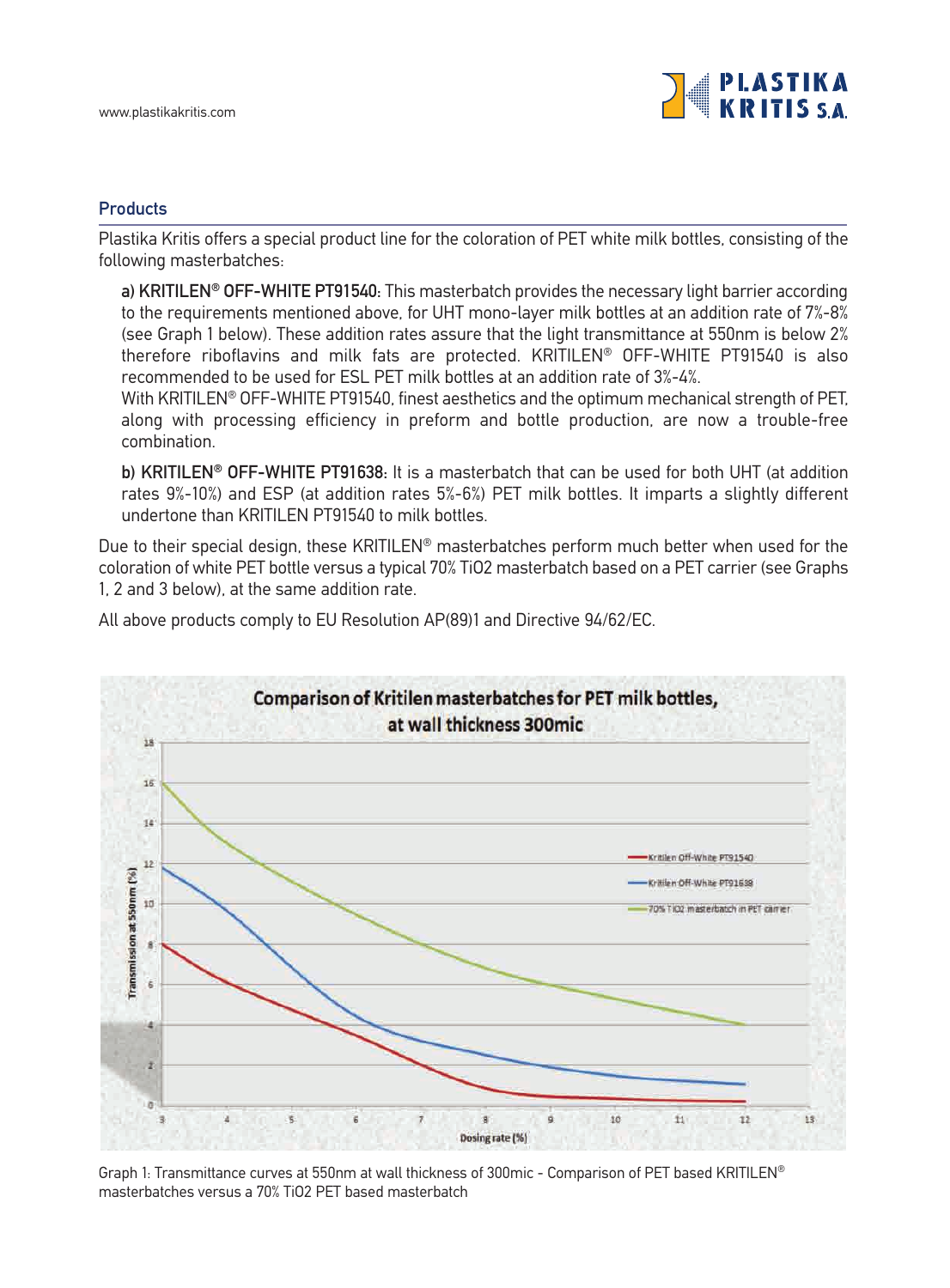

Graph 2: Transmittance curves at 280-700nm at a let down ratio of 4% and wall thickness of 300mic - Comparison of PET based KRITILEN® masterbatches versus a 70% TiO2 PET based masterbatch



Graph 3: Transmittance curves at 280-700nm at a let down ratio of 8% and wall thickness of 300mic - Comparison of PET based KRITILEN® masterbatches versus a 70% TiO2 PET based masterbatch